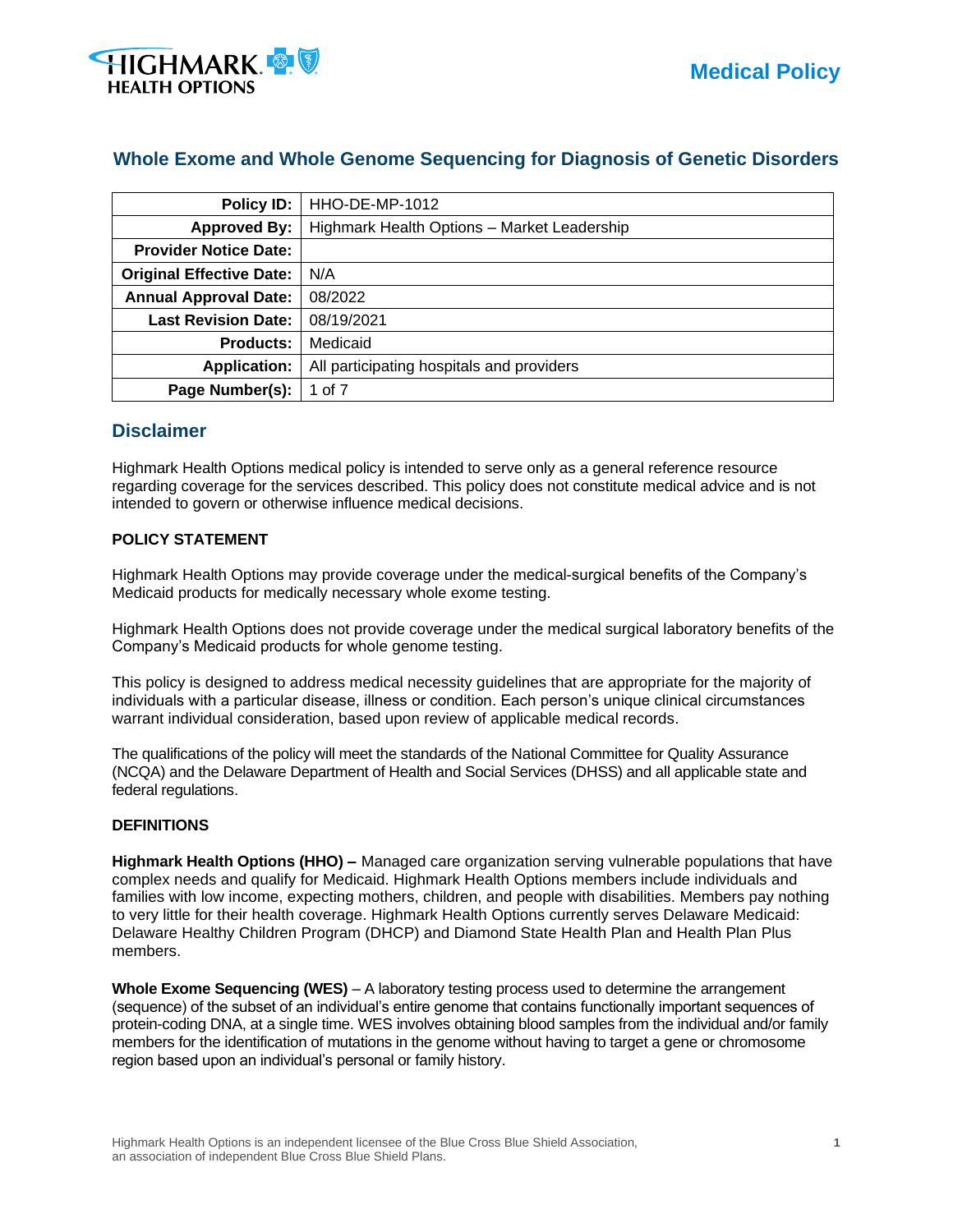

**Whole Genome Sequencing (WGS)** – A laboratory testing process used to determine an individual's entire DNA sequence, specifying the order of every base pair within the genome at a single time. This testing requires a DNA sample from an individual's hair, saliva, epithelial cells or bone marrow. WGS is also known as full genome sequencing, complete genome sequencing, or entire genome sequencing.

**Next-Generation Sequencing (NGS)** – A variety of technologies that allow rapid sequencing of large numbers of segments of DNA, up to and including entire genomes. Massively parallel sequencing (also known as next-generation sequencing), therefore, is not a test in itself or a specific sequencing technology. This term emphasizes a distinction from initial approaches that involve sequencing of one DNA strand at a time.

### **PROCEDURES**

- Whole genome sequencing is investigational and therefore, not medically necessary.
- Whole exome sequencing is medically necessary once per lifetime to determine a diagnosis for an unexplained disorder when all of the following clinical and testing criteria are met:

One of the following clinical criteria:

- A suspected genetic disorder where a specific single-gene or targeted panel test is not available (American College of Medical Genetics and Genomics, 2012).
- A suspected genetic disorder where corresponding genetic tests have been nondiagnostic (American College of Medical Genetics and Genomics, 2012).
- A complex, unspecific genetic disorder with multiple differential diagnoses when whole exome sequencing would be a more efficient and practical diagnostic approach (American College of Medical Genetics and Genomics, 2012).
- A genetically heterogeneous disorder that requires multiple panel testing or clinical testing when whole exome sequencing may preclude the need for multiple and/or invasive procedures, follow-up, or screening that would be recommended in the absence of testing (American College of Medical Genetics and Genomics, 2012).
- The fetus presents with one or more significant sonographic anomalies suggestive of genetic etiology, and routine prenatal diagnostic methods are nondiagnostic (Monaghan, 2020).

All of the following testing criteria (American College of Medical Genetics and Genomics, 2013, 2015; American College of Obstetricians and Gynecologists, 2016; Kalia, 2017):

- The test is ordered by a genetic specialist.
- The test is analytically and clinically valid (i.e., supported by peer-reviewed published research).
- The test results will directly impact diagnosis, treatment, management, or prevention of disease of the member.
- Genetic counseling is provided before and after testing by a primary care provider and a geneticist (who is a physician or a licensed genetic counselor). If access to a genetic counselor or medical geneticist is not possible, genetic counseling may be initiated by a physician with relevant genetic expertise.
- Informed consent is obtained prior to testing and includes disclosure of the limitations of the testing method, incidental or secondary findings (and the option of not receiving these findings), the risks and benefits of the test information on the member's care and/or family, and current professional guidelines.
- The test results will be discussed with the member or guardian and documented in the clinical record.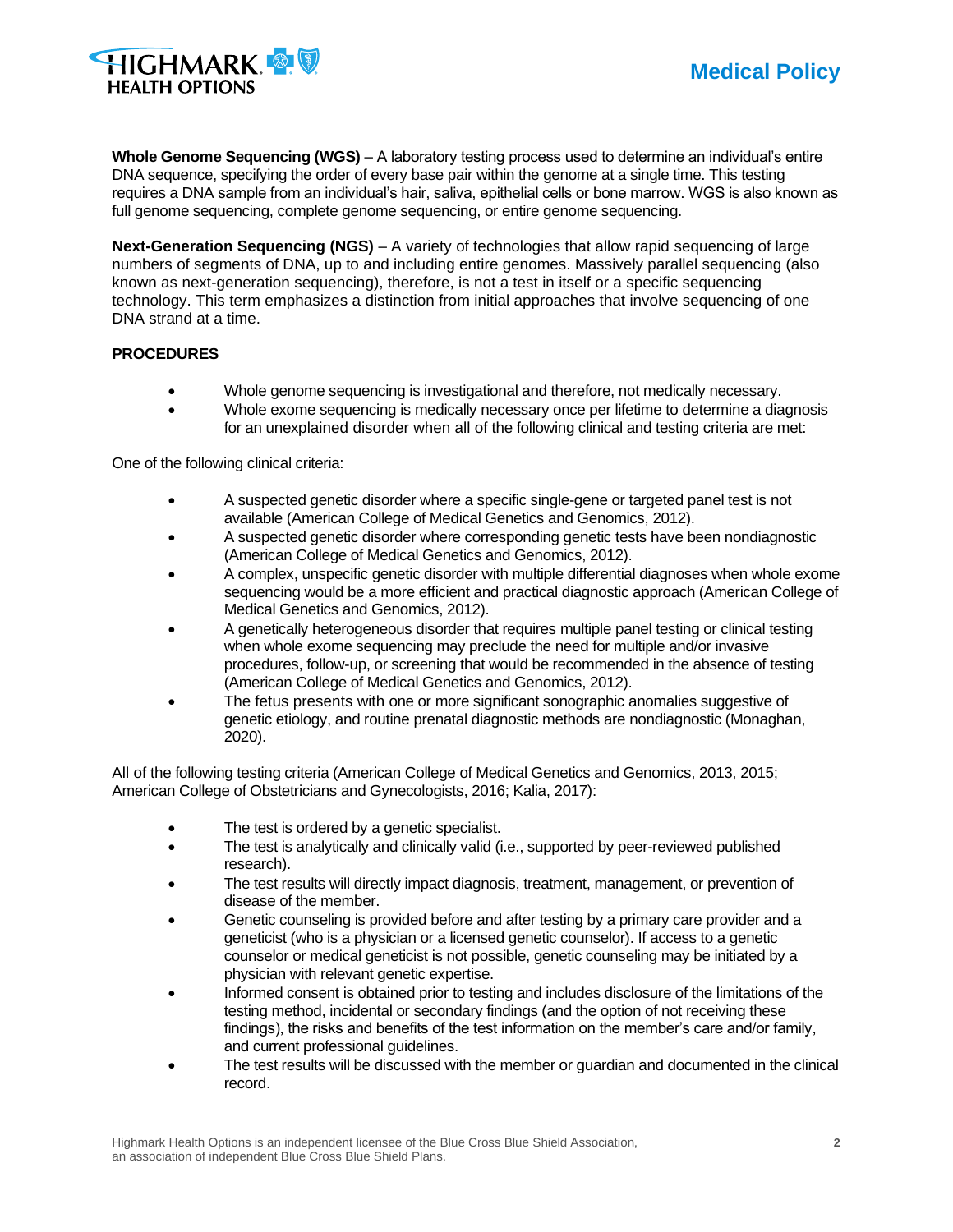



- Member or guardian's desire for engagement with the integrated multidisciplinary team is documented in the clinical record.
- Post-payment Audit Statement

The medical record must include documentation that reflects the medical necessity criteria and is subject to audit by Highmark Health Options at any time pursuant to the terms of your provider agreement.

Place of Service

The place service for laboratory testing is outpatient.

#### **GOVERNING BODIES APPROVAL**

No U.S. Food and Drug Administration-cleared genotyping tests were found. Thus, genotyping is offered as a laboratory-developed test.

WES and WEG laboratory tests are offered as laboratory-developed tests under Clinical Laboratory Improvement Amendments (CLIA) licensed laboratories. Clinical laboratories may develop and validate tests in-house and market them as a laboratory service; laboratories offering such tests as a clinical service must meet general regulatory standards of CLIA and must be licensed by CLIA for high complexity testing.

Additional information is available at:

<http://www.fda.gov/MedicalDevices/DeviceRegulationandGuidance/IVDRegulatoryAssistance/ucm1241> 05.htm.

#### **CODING REQUIREMENTS**

#### **Covered Codes**

*Requests for the following procedures requires review by a Medical Director*

| <b>CPT Codes</b> | <b>Description</b>                      |
|------------------|-----------------------------------------|
| 81479            | Unlisted molecular pathology procedure. |

#### **Noncovered Codes**

| <b>CPT</b><br>code | <b>Description</b>                                                                                                                                                                                                |
|--------------------|-------------------------------------------------------------------------------------------------------------------------------------------------------------------------------------------------------------------|
| 81415              | Exome (e.g., unexplained constitutional or heritable disorder or syndrome); sequence<br>analysis.                                                                                                                 |
| 81416              | Exome (e.g., unexplained constitutional or heritable disorder or syndrome); sequence<br>analysis, each comparator exome (e.g., parents, siblings) (list separately in addition to<br>code for primary procedure). |
| 81417              | Exome (e.g., unexplained constitutional or heritable disorder or syndrome); re-evaluation<br>of previously obtained exome sequence (e.g., updated knowledge or unrelated<br>condition/syndrome).                  |

#### **REIMBURSEMENT**

Participating facilities will be reimbursed per their Highmark Health Options contract.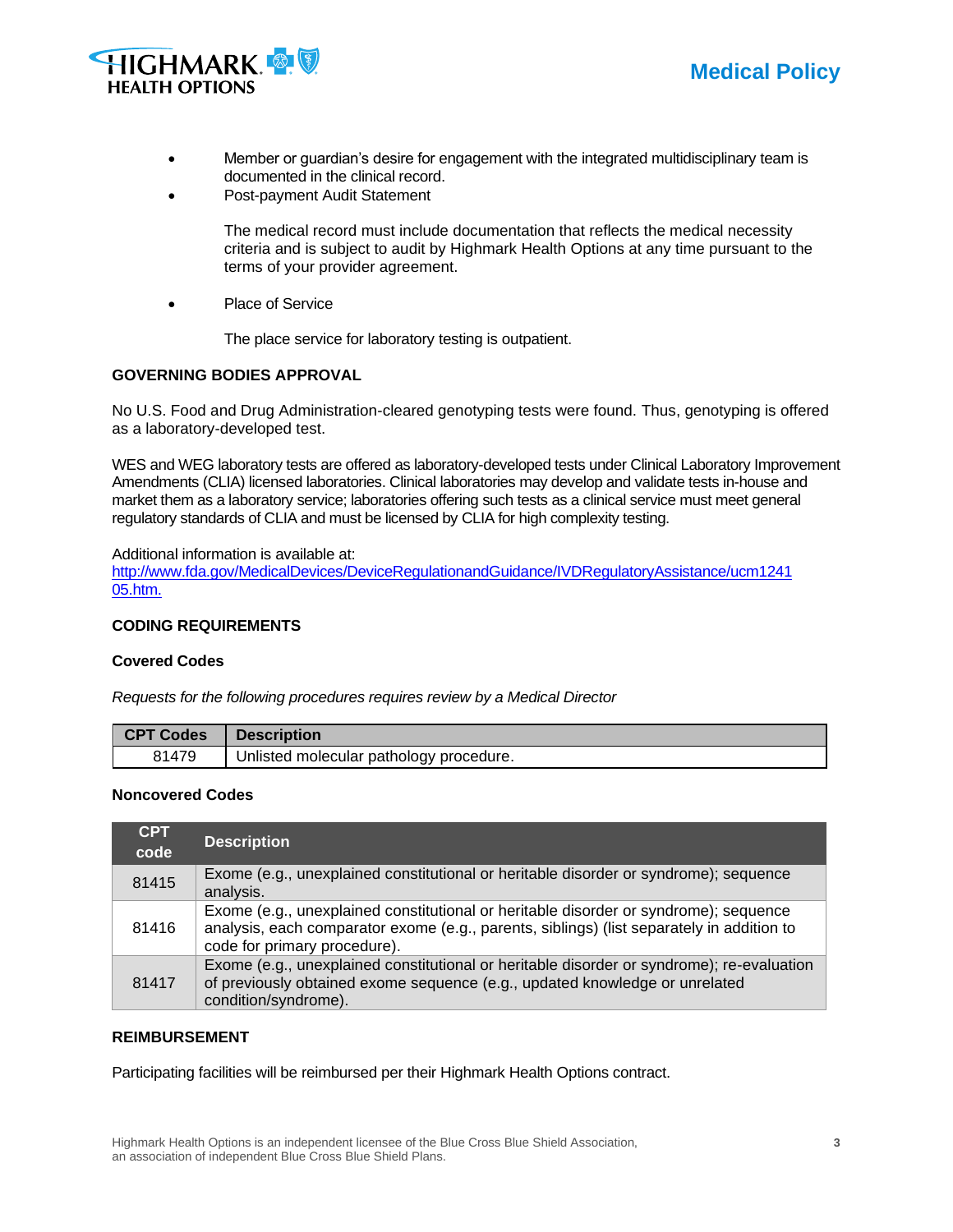

#### **SUMMARY OF LITERATURE**

Whole exome sequencing (WES) and whole genome sequencing (WGS) using next-generation sequencing (NGS) have been introduced as a laboratory-developed diagnostic clinical test. Whole genome or whole exome sequencing results include three distinct categories: a variant known to cause human diseases, a variant suspected to cause human disease, and a variant of uncertain significance. One of the overarching, potential indications is the molecular diagnosis of patients with a phenotype that is suspicious for a genetic disorder or for patients with known genetic disorders that have a large degree of genetic heterogeneity, involving substantial gene complexity. Patients with the recognized conditions may be left without a clinical diagnosis of their disorder, despite a lengthy diagnostic workup involving a variety of traditional molecular and other types of conventional diagnostic tests. For some of these patients, WES or WGS, after initial conventional testing, has failed to make the diagnosis and may return a likely pathogenic variant.

There are two major groups of disorders for diagnostic whole exome sequencing (WES), including:

- Mendelian disorders (caused by variants in a single gene);
- Multifactorial disorders (affected by variants in many genes as well as environmental factors)

A majority of WES studies were conducted for rare conditions with Mendelian inheritance patterns, whereby a single gene affects the condition and a variant is usually rare with a large effect. There has also been some analysis conducted on multifactorial disorders in some neurological disorders, whereby variants in many genes generally each have small effects. Multifactorial is limited for other conditions.

WES has primarily been used for two purposes—discovery and diagnosis. Discovery refers to identification of novel or previously identified variants that may have a protein-altering function on the disease being studied. WES has generally been used as a diagnostic tool in individual cases. Identification of protein-altering variants using WES may provide information on potential new avenues for diagnosis and treatment. The primary indication for whole genome sequencing (WGS) includes the determination of an individual's entire DNA sequence. There is some data that suggest genome sequencing as a preferred test to exome sequencing because of cost decreases and expanded information about the role of non-coding DNA in human disease (Hulick, 2018).

Large investment has been made to develop new approaches, such as NGS (Hulick, 2018). WES and WGS using NGS methods have been used to diagnose children with severe developmental delay or intellectual disability (Hulick, 2018). The Undiagnosed Diseases Network (UDN) has recently expanded NGS to older individuals with established medical conditions that have eluded diagnosis (Hulick, 2018).

#### **RATIONALE**

At this time, there are many technical limitations to WES and WGS that prohibit use in routine clinical care. The limited experience with WES on a population level leads to gaps in understanding and interpreting ancillary information and variants of uncertain significance. As a result, the risk/benefit ratio of WES testing is poorly defined. WGS has also been used on a limited basis at the population level; additionally, one study demonstrated poor concordance between WGS testing platforms and with other forms of sequencing.

The American College of Medical Genetics and Genomics (2018) conducted an updated systematic review on whole-exome and whole genome sequencing that investigates the benefits of the tests. There is evidence that indicates improved patient outcomes WES and WGS, but demand has increased for evidence in incremental costs and health outcomes compared to the technologies used in current practice (Schwarze, et al. 2018). The review focused on studies that evaluated conditions that were difficult to diagnose or focused on patients who had previously undergone multiple unsuccessful diagnostic procedures (Schwarze, et al. 2018). The American College of Medical Genetics and Genomics (2018) investigated the use of WES and WGS in many different disorders and conditions with a genetic background. Neurological or neurodevelopmental disorders in children and newborns comprised 36% of the review (Schwarze, et al. 2018). The outcome interpretation found few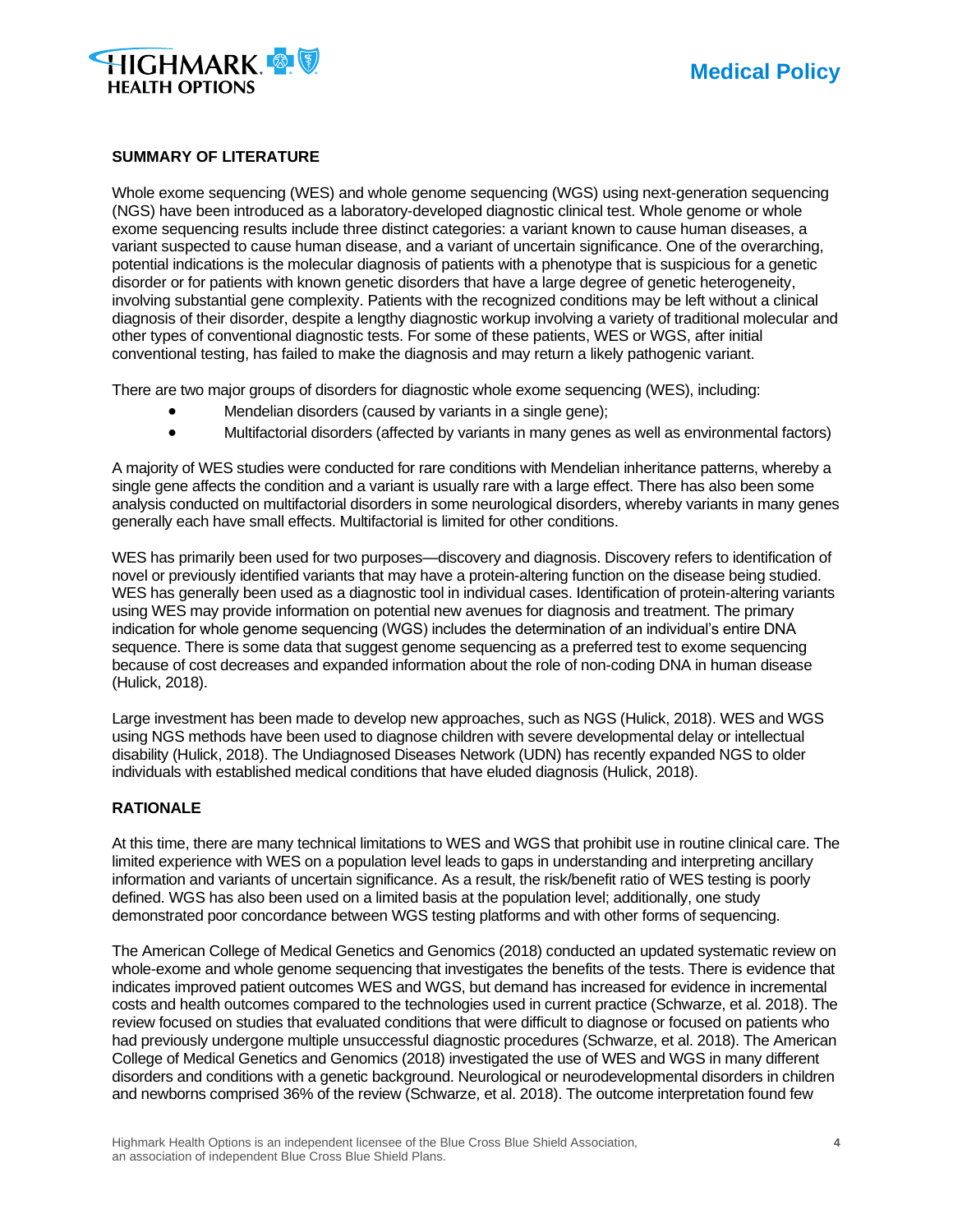

individual patients had an accurate molecular diagnosis from WES/WGS with concomitant changes in treatment (Schwarze, et al. 2018). Overall, the results of the systematic review indicated limited current healtheconomic evidence and resources to support the more widespread use of WES and WGS in clinical practice.

There is also NIH literature (2018) indicating that the significance of WES/WGS data is unknown. The literature also discusses difficulty to know whether there are identified variants involved in the condition of interest because not all genetic changes affect an individual's health (NIH, 2018).

There is limited clinical evidence demonstrating an impact on improved health outcomes, and the many technical limitations prohibit the use in routine clinical care. Therefore, WES and WGS testing is considered investigational in the diagnosis of genetic disorders.

WES and/or WGS sequencing raises ethical questions about reporting incidental findings, such as identifying medically relevant mutations in genes unrelated to the diagnostic question, sex chromosome abnormalities, and non-paternity when family studies are performed. Standards for required components of informed consent before the sequencing is performed have been proposed and include a description of confidentiality, as well as a description of how incidental findings will be managed. This data provides additional insufficient evidence to determine whether WES or WGS sequencing can be utilized to improve patient outcomes. Test results related to variants of uncertain significance may cause harm due to additional unnecessary interventions, leading to questionable benefits of WES and WEG testing.

UpToDate updated the literature on genome sequencing in healthy people, which suggests that the sequencing of all DNA genes has no known clinical value (Hulick, 2017). There is a lack of data surrounding the long-term effects versus harms of routine genome sequencing in healthy people (Hulick, 2017). WGS shows an absence of significant family history for most of the indicated conditions, which concludes an unclear interpretation and management of the variants (Hulick, 2018). Additionally, UpToDate concludes a lack of available prospective data, which presents unclear indication of achieved gains (Hulick, 2018).

| Laboratory                                            | <b>Laboratory Indication for Testing</b>                                                                                                                                                                                                                                                           |
|-------------------------------------------------------|----------------------------------------------------------------------------------------------------------------------------------------------------------------------------------------------------------------------------------------------------------------------------------------------------|
| <b>Ambry Genetics</b><br>Aliso Viejo, CA              | "The patient's clinical presentation is unclear/atypical disease and<br>there are multiple genetic conditions in the differential diagnosis."                                                                                                                                                      |
| GeneDx<br>Gaithersburg, MD                            | "A patient with a diagnosis that suggests the involvement of one or<br>more of many different genes, which would, even if available and<br>sequencing individually, be prohibitively expensive."                                                                                                   |
| <b>Baylor College of Medicine</b><br>Houston, TX      | "Used when a patient's medical history and physical exam findings<br>strongly suggest that there is an underling genetic etiology. In some<br>cases, the patient may have had an extensive evaluation consisting of<br>multiple genetic tests, without identifying an etiology."                   |
| University of California Los<br>Angeles Health System | "This test is intended for the use in conjunction with the clinical<br>presentation and other markers of disease progression for the<br>management of patients with rare genetic disorders."                                                                                                       |
| EdgeBio<br>Gaithersburg, MD                           | Recommended "In situations where there has been a diagnostic<br>failure with no discernible pathIn situations where there are<br>currently no available tests to determine the status of a potential<br>genetic diseaseIn situations with atypical findings indicative of<br>multiple disease(s)." |

### **EXAMPLE OF LABORATORIES OFFERING EXOME SEQUENCING**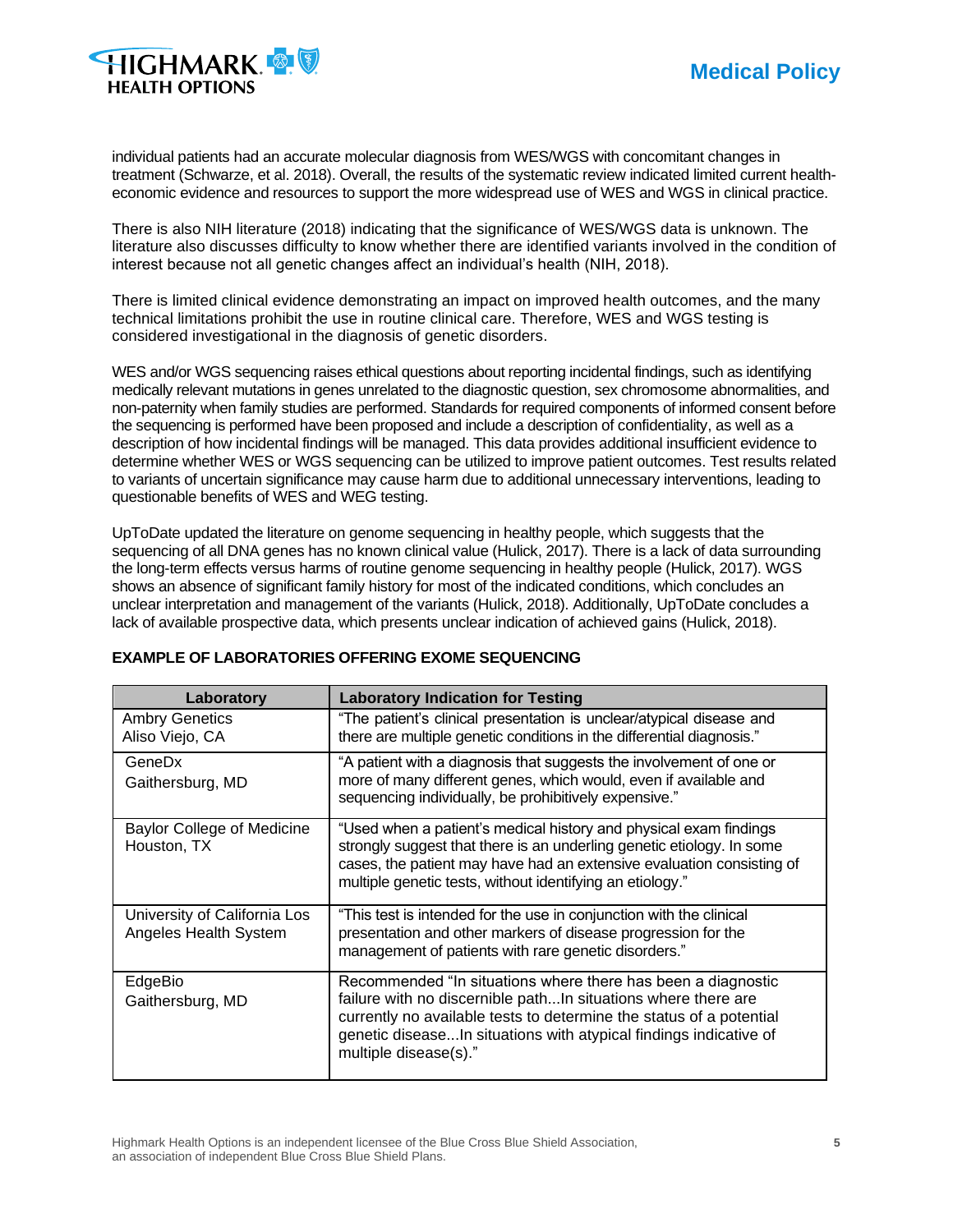

| <b>Children's Mercy Hospitals</b> | Provided as a service to families with children who have had an                                                                                                                            |
|-----------------------------------|--------------------------------------------------------------------------------------------------------------------------------------------------------------------------------------------|
| and Clinics                       | extensive negative work up for a genetic disease; also used to                                                                                                                             |
| Kansas City                       | identify novel disease genes.                                                                                                                                                              |
| My Genetics Laboratory            | "Indicated when there is a suspicion of a genetic etiology contributing                                                                                                                    |
| Atlanta, GA                       | to the probands manifestations."                                                                                                                                                           |
| <b>Emory Genetics Laboratory</b>  | "Indicated when there is a suspicion of a genetic etiology contributing<br>to the proband's manifestations."                                                                               |
| Knight Diagnostic<br>Laboratory   | "Diagnosing rare hereditary diseases, inconclusive results from<br>targeted panel tests, presentation of multiple phenotypes or when<br>a patient presents an unknown or novel phenotype." |

# **References**

ACMG Board of Directors. Points to consider in the clinical application of genomic sequencing. Genet Med. 2012; 14(8):759-761. Accessed on April 27, 2016.

American College of Medical Genetics and Genomics Board of Directors. Policy statement. Points to consider in the clinical application of genomic sequencing. https://www.acmg.net/PDFLibrary/Genomic-Sequencing-Clinical-Application.pdf. Published May 15, 2012. Accessed July 14, 2021.

American College of Medical Genetics and Genomics Board of Directors. Points to consider for informed consent for genome/exome sequencing. *Genetics in medicine: official journal of the American College of Medical Genetics.* 2013;15(9):748-749. Doi: 10.1038/gim.2013

American College of Obstetricians and Gynecologists. Committee on Genetics Society for Maternal–Fetal Medicine. Committee opinion number 682. Microarrays and next-generation sequencing technology: The use of advanced genetic diagnostic tools in obstetrics and gynecology. https://www.acog.org/Clinical-Guidance-and-Publications/Committee-Opinions/Committee-on-Genetics/Microarrays-and-Next-Generation-Sequencing-Technology#12. Published December 2016. Reaffirmed 2019. Accessed January 14, 2020

Classen C.F., Riehmer V., Landwehr C., et al. Dissecting the genotype in syndromic intellectual disability using whole exome sequencing in addition to genome-wide copy number analysis. Human Genetics. 2013 Jul; 132(7):825-41. PMID: 23552953. Accessed on April 27, 2016.

Hulick, P. Principles and clinical application of next-generation DNA sequencing. Up-To-Date, October 23rd, 2018. Accessed on December 13, 2017.

Kalia SS, Adelman K, Bale SJ, et al. Recommendations for reporting of secondary findings in clinical exome and genome sequencing, 2016 update (ACMG SF v2.0): A policy statement of the American College of Medical Genetics and Genomics. *Genetics in medicine: official journal of the American College of Medical Genetics.* 2017;19(2):249-255. Doi: 10.1038/gim.2016.

Managed Care Operations Memorandum: Technology Assessment Group Decisions: Accessed on April 27, 2016.

Monaghan KG, Leach NT, Pekarek D, et al. The use of fetal exome sequencing in prenatal diagnosis: A points to consider document of the American College of Medical Genetics and Genomics (ACMG). *Genetics in medicine: official journal of the American College of Medical Genetics.* 2020:10.1038/s41436- 41019-40731-41437. Doi: 10.1038/s41436-019-0731-7